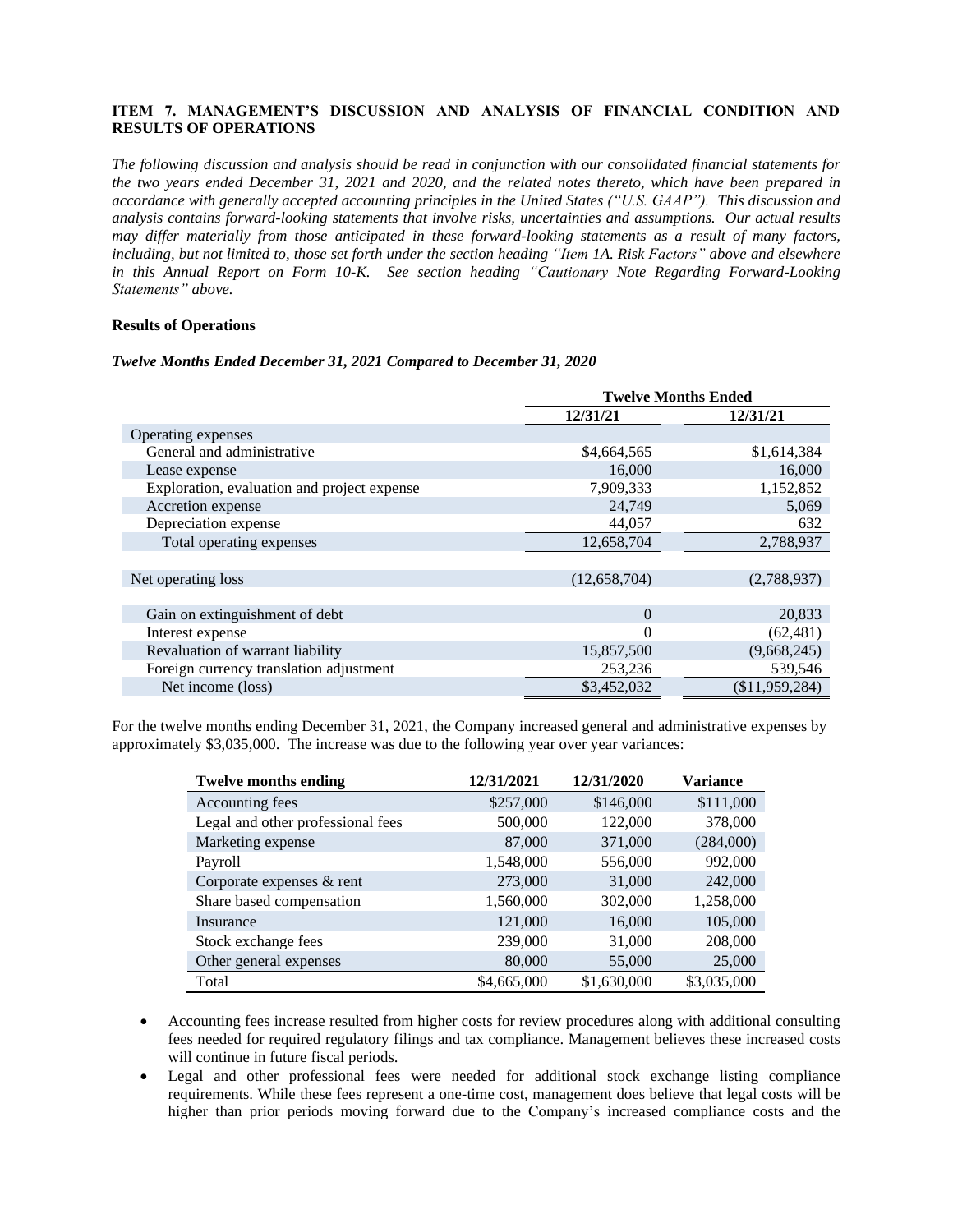implementation of regulatory changes in relation to property disclosure requirements in our filings with the SEC.

- Marketing expense was lower as 2020 had additional amounts that were used for Company and shareholder awareness projects.
- The increase in payroll and corporate expenses was from the Company entering into an agreement to share office space, equipment, personnel, consultants and various administrative services for the Company's new head office located in Vancouver, BC Canada. Management expects payroll costs to continue to be higher than prior periods due to increased personnel and consultants added in the quarter that will continue to be retained moving forward.
- The Company granted 6,325,000 options to officers, directors and employees of the Company in 2021, pursuant to the terms of the Company's Stock Option Plan. The Company recognized share-based compensation expense related to the stock options of \$1,560,000 for 2021.
- Stock exchange fee variance is a result of the initial listing fee paid to the TSX in April 2021. Annual exchange fees will continue; however the Company does not expect initial listing fees to be incurred for the remainder of the year.

For the twelve months ending December 31, 2021 there was a variance \$6,756,000 for the same period in 2020 in exploration and evaluation expenses. The following are the significant expenses incurred in 2021:

|                         | <b>Twelve months</b><br>ending $12/31$ |
|-------------------------|----------------------------------------|
| Drilling                | \$3,992,000                            |
| Consultants/Contractors | 1,670,000                              |
| Supplies and equipment  | 743,000                                |
| Assay                   | 543,000                                |
| Water haulage           | 389,000                                |
| Overhead                | 298,000                                |
| Permits and fees        | 268,000                                |
| Other                   | 6,000                                  |
| Total 2021              | \$7,909,000                            |
| <b>Total 2020</b>       | \$1,153,000                            |
| Variance                | \$6,756,000                            |

In the third quarter of 2021, drilling targeted metallurgical samples at Bullfrog. A total of three holes totaling 1,654 meters were drilled at Bullfrog to collect metallurgical samples and test for remnant high-grade mineralization adjacent to the backfilled stope. The data collected from the metallurgical drilling is being assessed to determine if further test work is required.

The Company continues to evaluate all the drilling data in addition to interpreting the results from the geophysical survey.

The revaluation of the warrant liability is based on the following warrants issued:

| <b>Issue Date</b> | <b>Expiration Date</b>   | <b>Warrants Issued</b> | <b>Exercise Price</b> |
|-------------------|--------------------------|------------------------|-----------------------|
| January 2020      | Expired January 16, 2022 | 262,994                | C\$1.20               |
| October 2020      | October 2024             | 18.333.333             | C\$1.80               |
| March 2021        | March 2024               | 3.777.784              | C\$2.80               |

#### **Liquidity and Capital Resources**

The Company has no revenue generating operations from which it can internally generate funds. To date, the Company's ongoing operations have been financed by the sale of its equity securities by way of public offerings, private placements and the exercise of incentive stock options and share purchase warrants. The Company believes that it will be able to secure additional private placements and public financings in the future, although it cannot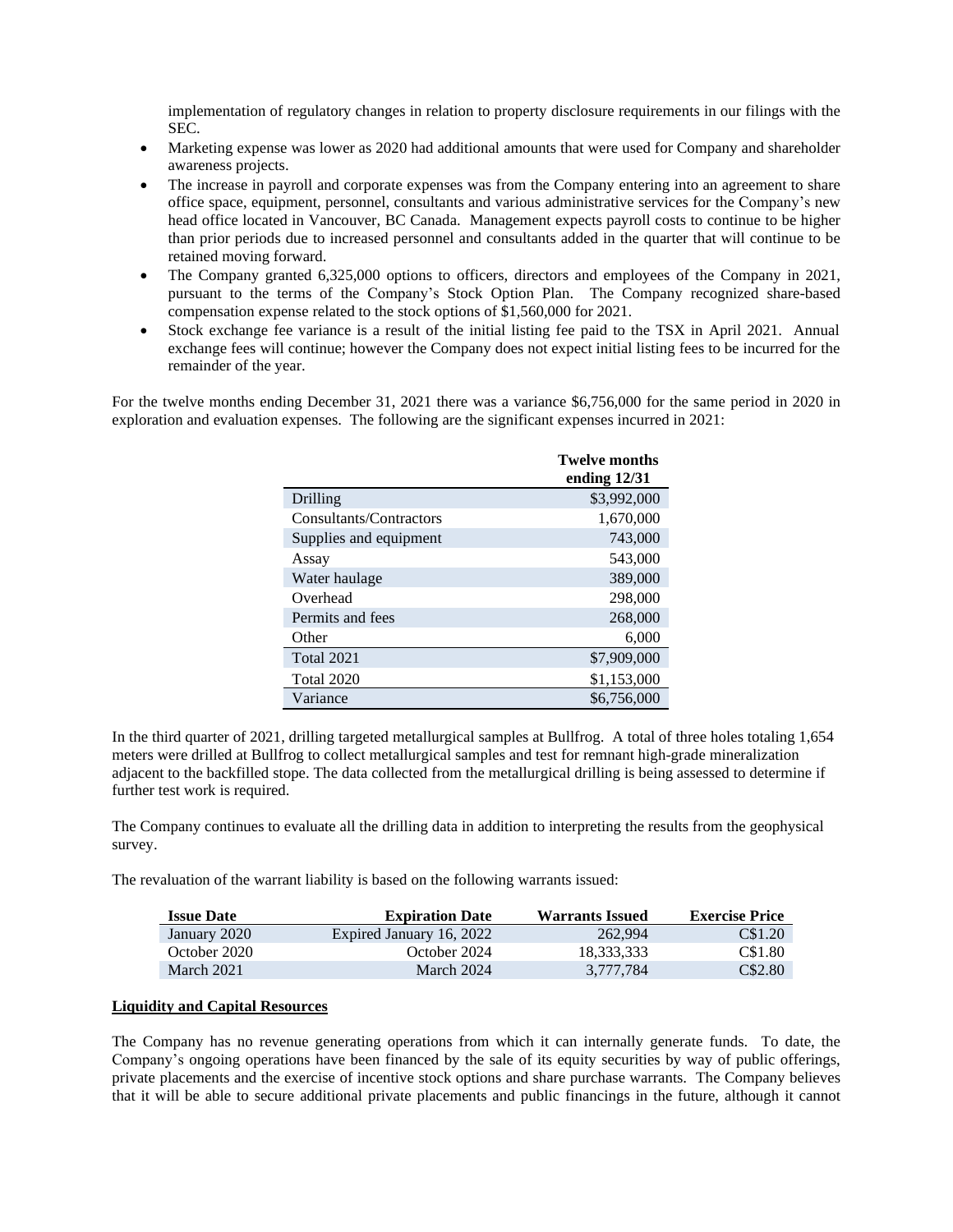predict the size or pricing of any such financings. This situation is unlikely to change until such time as the Company can develop a bankable feasibility study on one of its projects.

On January 16, 2020, the Company issued an aggregate of 2,564,103 units for gross proceeds to the Company of C\$2,000,000 to accredited investors pursuant to a subscription agreement. Each unit was issued for a purchase price of C\$0.78 per unit and consisted of: (i) one share of the Company's common stock and (ii) one half of one share purchase warrant, with each whole warrant entitling the holder to acquire one share of the Company's common stock at an exercise price of C\$1.20 per share for a period of 24 months from the date of issuance. In addition, the Company paid a total of C\$118,918 for finder's fees on subscriptions under the Offering and issued to the finder 152,458 finder warrants. Each finder warrant entitles the holder to acquire one share of common stock at an exercise price of C\$1.20 per share for a period of 24 months from the date of issuance.

On October 26, 2020, the Company issued an aggregate of 18,333,333 units for gross proceeds to the Company of C\$22,000,000 to accredited investors pursuant to a subscription agreement. Each unit was issued at a purchase price of C\$1.20 per unit and consisted of: (i) one share of the Company's common stock and (ii) a four-year warrant to purchase one share of common stock purchased at an exercise price of C\$1.80 per share. Also, on the same date, the Company completed a land acquisition transaction for aggregate consideration of 9,100,000 units of the Company, each unit consisting of one share of common stock and one four-year warrant to purchase one share of common stock at an exercise price of C\$1.80 per share.

On March 4, 2021, the Company issued 7,555,556 units pursuant to a private placement at a price of C\$2.25 per unit for gross proceeds of C\$17 million, each unit comprised of one share of common stock of the Company and one half of one common stock purchase warrant. Each whole warrant entitles the holder to acquire one share of common stock at an exercise price of C\$2.80 per share for a period of three (3) years from the date of issuance. Finders' fees of C\$450,000 were paid in connection with the private placement.

## *Liquidity*

As of December 31, 2021, the Company had total liquidity of \$19,582,000 in cash and cash equivalents. The Company had working capital of \$18,530,000 and an accumulated deficit of \$20,174,000. For the twelve months ended December 31, 2021, the Company had negative operating cash flows before changes in working capital of \$10,776,000 and a net income of \$3,452,000.

As of December 31, 2020, the Company had total liquidity of \$14,432,000 in cash and cash equivalents. The Company had working capital of \$14,154,000 and an accumulated deficit of \$23,626,000. For the twelve months ended December 31, 2020, the Company had negative operating cash flows before changes in working capital of \$1,819,000 and a net loss of \$11,959,000.

The Company expects that it will operate at a loss for the foreseeable future and believes the current cash and cash equivalents and working capital will be sufficient for it to maintain its currently held properties, fund its planned exploration, and fund its currently anticipated general and administrative costs for at least the next 12 months from the date of this report. However, the Company does expect that it will be required to raise additional funds through public or private equity financings in the future in order to continue in business in the future past the immediate 12 month period. Should such financing not be available in that time-frame, the Company will be required to reduce its activities and will not be able to carry out all of its presently planned exploration and, if warranted, development activities on its currently anticipated scheduling.

#### *Capital Management*

The Company's objectives when managing capital are to safeguard the Company's ability to continue as a going concern in order to pursue the development and exploration of its mineral properties and to maintain a flexible capital structure, which optimizes the costs of capital to an acceptable risk.

As of December 31, 2021, the capital structure of the Company consists of 70,519,188 shares of common stock, par value \$0.0001, and preferred stock Series B shares convertible into 677,084 shares of common stock, par value \$0.0001. The Company manages the capital structure and adjusts it in response to changes in economic conditions, its expected funding requirements, and risk characteristics of the underlying assets. The Company's funding